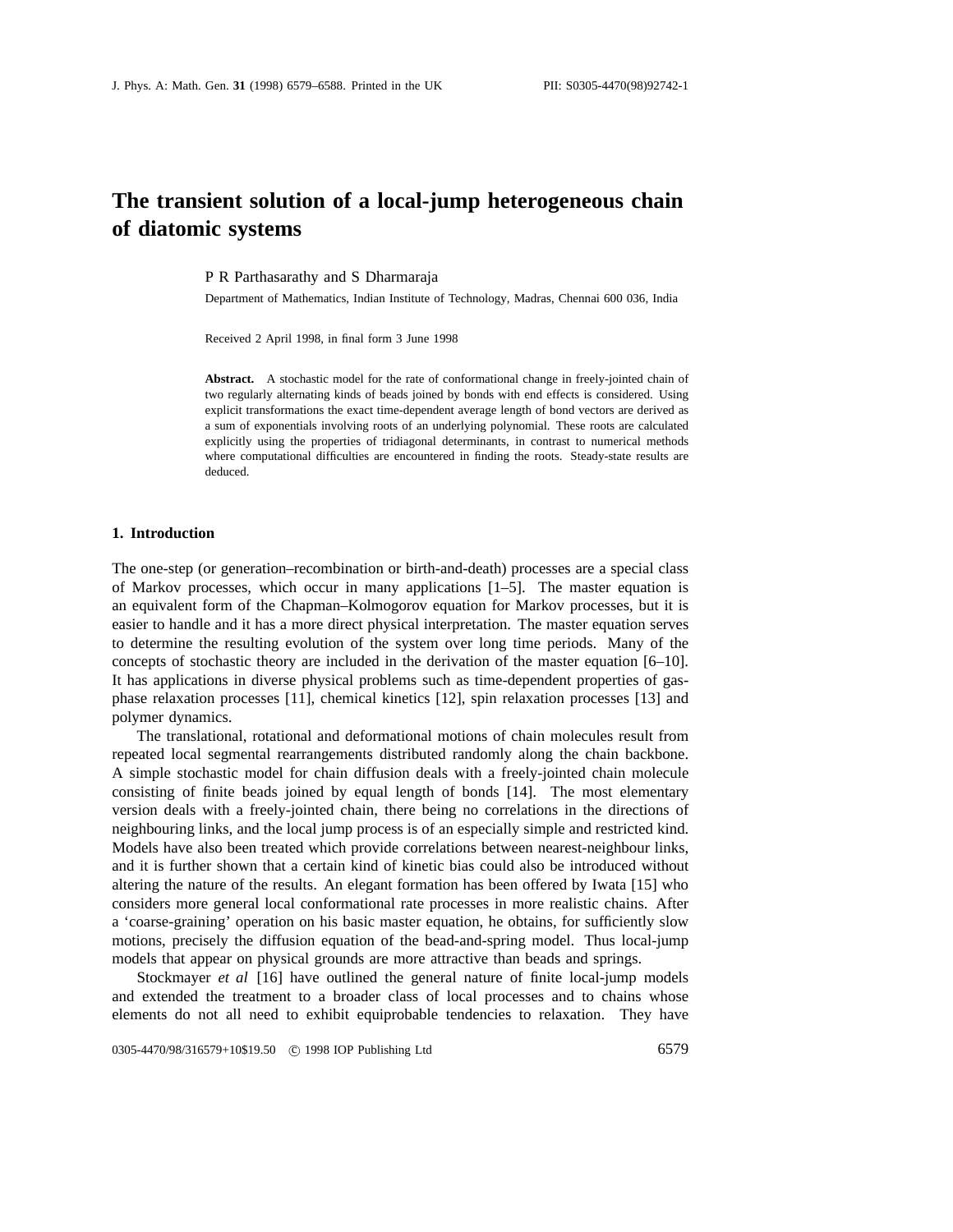found the exact average bond length for the basic model with the same kind of beads and discussed a freely-jointed chain of two regularly alternating kinds of beads with the structure *...* ABABAB *...* . All bonds have the same length, but the two kinds of beads have jump rates  $\lambda$  and  $\mu$  alternating between neighbouring bonds. Ignoring the end effects they found the approximate solution to evaluate the time-dependent average length of the bond vectors. It is shown that the slow time-dependent behaviour of a flexible chain molecule is phenomenologically invariant with respect to the fine details of its molecular structure, but that for short times or high frequencies the individual structural features lead to differences in relaxation behaviour.

The mathematical problems of equilibrium statistical mechanics are well defined, because the equations involved are simple, and thus relatively straightforward techniques can be employed. However, it is pertinent to study the time-dependent solution of systems undergoing large-scale changes with time. The purpose of this paper is to obtain the exact time-dependent average length of bond vectors for a finite local-jump model of heterogeneous chain dynamics. The differential-difference equations are converted to a system of difference equations using Laplace transforms. Then the average bond length can be expressed as a rational function by studying the associated matrix equation. Certain interesting transformations and identities of tridiagonal determinants yield the roots of the denominator polynomials of the rational functions. Irrespective of the order of the matrices involved, these roots are calculated analytically in closed form for this model; this is in contrast to the usual numerical methods where computational difficulties are encountered in finding the roots when the matrices become large. Making use of these roots, the solution is obtained by inversion. It is observed that there is a significant difference in the timedependent solution when the number of bonds between beads are even or odd. Steady-state results are deduced. The exact transient solutions have already been found for an infinite local-jump model in terms of generalized modified Bessel functions [17].

## **2. Model description**

Consider a chain molecule consisting of two regularly alternating kinds of  $N + 2$  beads, joined by  $N+1$  bonds. Label the beads from 0 to  $N+1$  and the bonds from 0 to N. Without loss of generality, we assume that initially each bond length is  $a_i$  such that  $\sum_{i=0}^{N} a_i = 1$ . The direction of the bond from bead  $(i - 1)$  to bead *i* is described by the unit vector  $\sigma_{i-1}$ . Thus, the configuration of a chain is specified by the set of  $N + 1$  vectors  $\sigma_0, \sigma_1, \ldots, \sigma_N$ . To vary the chain conformation, beads are allowed to move one at a time. The motion of bead *i* consists of a jump or 'flip' whereby the vectors  $\sigma_{i-1}$  and  $\sigma_i$  are changed to new values  $\sigma'_{i-1}$  and  $\sigma'_{i}$ .

Let the probability density in  $\sigma$ -space that the chain at time *t* has the conformation  ${\sigma_0, \sigma_1, \ldots, \sigma_N} \equiv {\sigma^N}$  be designated by  $p(\sigma^N, t)$ . The nature of the treatment, though differing in trivial details, is inspired by and similar to that of Glauber [18] for spin relaxation on a linear Ising lattice. In this model we shall ignore correlations between neighbouring bond vectors, so that the basic jump process for bead *i* depends only on the state of its two bonds with the adjacent beads. Specifically, the length of a bond at a site either changes to the length of the succeeding bond or changes to the length of the preceeding bond. Let the conditional probability per unit time that a pair of adjacent bond vectors *σ<sub>i</sub>* and *σ<sub>i+1</sub>* rotate through an angle  $\phi$  to the new conformation  $\sigma_i'$  and  $\sigma_{i+1}'$  be denoted by  $w_i(\sigma_i, \sigma_{i+1} | \sigma'_i, \sigma'_{i+1})$ . The time evolution of the conformational probability density then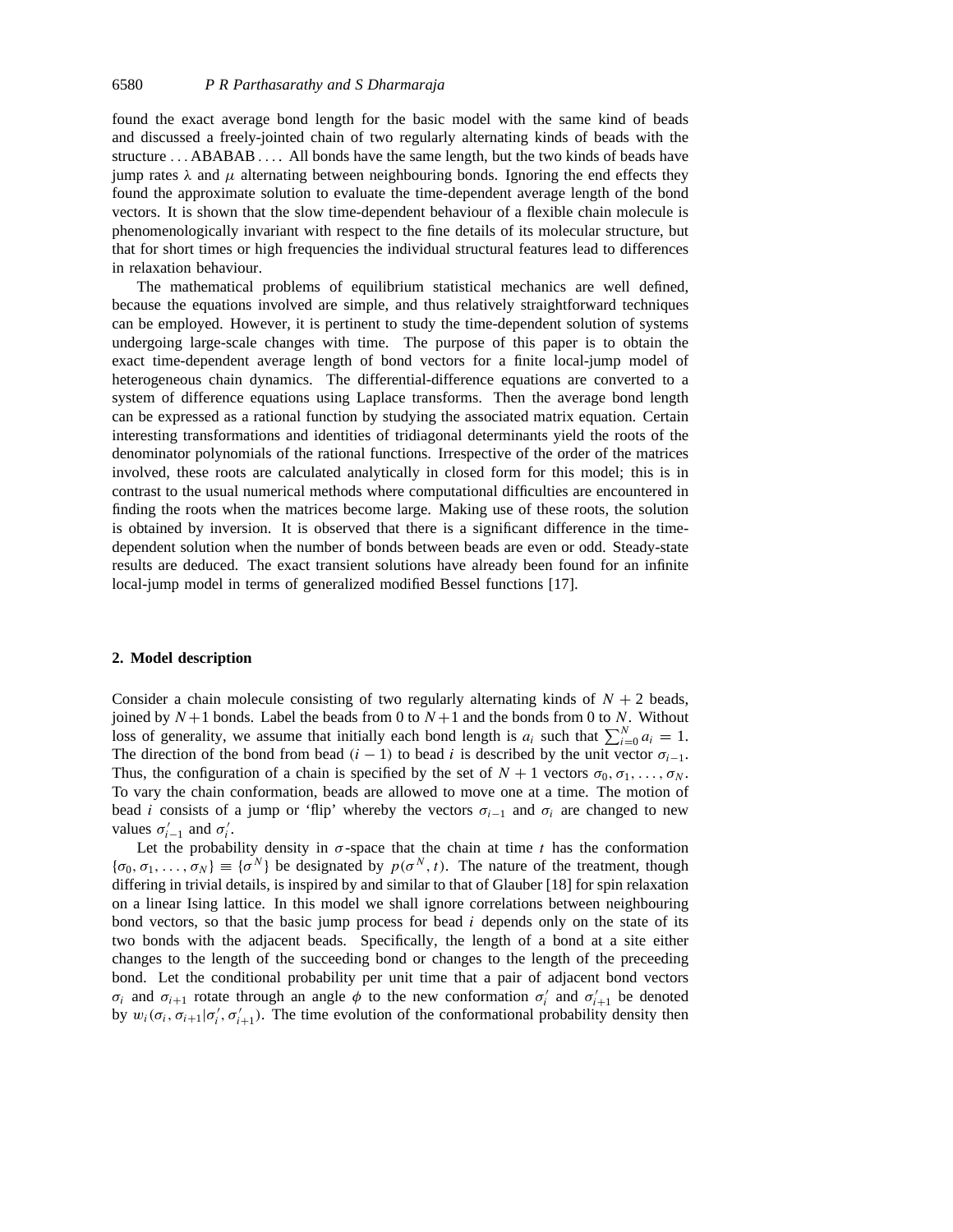follows the master equation [18]:

$$
\frac{\partial p(\sigma^N, t)}{\partial t} = -\sum_{i} \int \int p(\sigma^N, t) w_i(\sigma_i, \sigma_{i+1} | \sigma'_i, \sigma'_{i+1}) d\sigma'_i d\sigma'_{i+1}
$$

$$
+ \sum_{i} \int \int (p(\sigma_0, \dots, \sigma'_i, \sigma'_{i+1}, \dots, \sigma_N, t)
$$

$$
\times w_i(\sigma'_i, \sigma'_{i+1} | \sigma_i, \sigma_{i+1}) d\sigma'_i d\sigma'_{i+1}.
$$
 (1)

This is an expression of the fact that the rate of change of configuration of the bond vectors in time is the difference between the rates of creation and annihilation. Let  $q_i(t)$  be the average length of bond *j* at time *t*. To extract simple results from the master equation it is convenient to work with the average values of the bond vectors. Our interest is in evaluating these time dependent average length values of the bond vectors, which we arrive at by multiplying the master equation (1) by  $\sigma_i(t)$  and integrate over all configuration space, i.e.

$$
q_j(t) \equiv \langle \sigma_j(t) \rangle = \int \cdots \int \sigma_j p(\sigma^N, t) d\sigma_0 \cdots d\sigma_N.
$$
 (2)

Stockmayer *et al* [16] discussed a freely-jointed chain of two regularly alternating kinds of beads, with the structure *...* ABABAB *...* . The local-jump process is described as a rotation of beads *i* about an axis passing through beads  $i - 1$  and  $i + 1$ . These two kinds of beads have alternating jump rates  $\lambda$  and  $\mu$ , respectively. i.e. the forward and backward jump rates for even labelled beads are respectively  $\lambda$  and  $\mu$ , and these rates are reversed for odd labelled beads. Ignoring the end effects they have found the approximate solution to evaluate average length of bond vectors. By taking into consideration the end effects, we have found the exact time-dependent average length of bond vectors. Because of the alternating jump rates, the expressions of master equations is different for even numbered bonds and odd numbered bonds. Incorporating our assumptions in equation (1), we obtain

$$
q'_0(t) = -\lambda q_0(t) + \lambda q_1(t) \tag{3}
$$

$$
q'_{j}(t) = \begin{cases} \lambda q_{j-1}(t) - (\lambda + \mu)q_{j}(t) + \mu q_{j+1}(t) & j \text{ odd} \\ \mu q_{j-1}(t) - (\lambda + \mu)q_{j}(t) + \lambda q_{j+1}(t) & j \text{ even} \end{cases} \qquad j = 1, 2, ..., N-1
$$
\n(4)

$$
q'_{N}(t) = \begin{cases} \lambda q_{N-1}(t) - \lambda q_{N}(t) & N \text{ odd} \\ \mu q_{N-1}(t) - \mu q_{N}(t) & N \text{ even} \end{cases}
$$
(5)

with

$$
q_i(0) = a_i \qquad \forall i.
$$

By setting the derivatives to zero on the left-hand sides of equations (3), (4) and (5), we find that after a very long time the average values of the bond lengths are equal to  $1/(N+1)$ . We observe that these equilibrium measures are independent of the jump rates and the position of the bond vectors. The transient solutions differ considerably depending on whether *N* is odd or even. In sections 3 and 4 we derive the time-dependent average length of bond vectors for *N* odd or even. First we consider the case when there are an even number of bonds, i.e. *N* is odd. We observe that Laplace transforms are very helpful in changing the differential-difference equations to difference equations, which are easily amenable to analysis.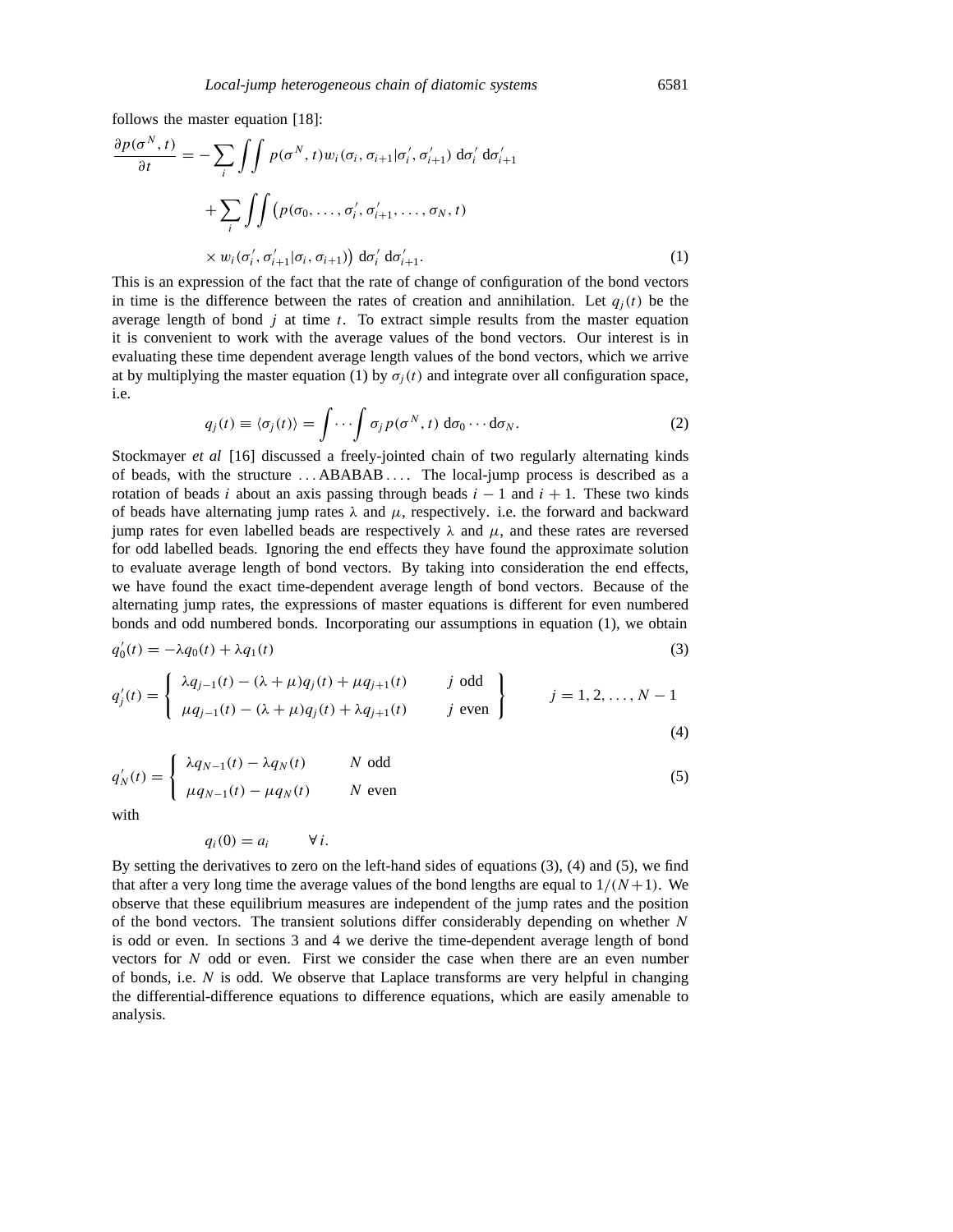## **3. Even number of bonds**

Let  $\psi_n(s)$  be the Laplace transform of  $q_n(t)$ . Then from equations (3), (4) and (5) we have  $(s + \lambda)\psi_0(s) - \lambda\psi_1(s) = a_0$ 

$$
-\lambda \psi_{n-1}(s) + (s + \lambda + \mu)\psi_n(s) - \mu \psi_{n+1}(s) = a_n \qquad n = 1, 3, ..., N - 2
$$
  

$$
-\mu \psi_{n-1}(s) + (s + \lambda + \mu)\psi_n(s) - \lambda \psi_{n+1}(s) = a_n \qquad n = 2, 4, ..., N - 1
$$
  

$$
-\lambda \psi_{N-1}(s) + (s + \lambda)\psi_N(s) = a_N.
$$
 (6)

This system of equations can be written as

$$
A\Psi = [a_0 \ a_1 \ \dots \ a_N]'
$$
\n<sup>(7)</sup>

where

$$
A = \begin{pmatrix} s+\lambda & -\lambda & \cdot & \cdot & \cdot & \cdot & \cdot & \cdot \\ -\lambda & s+\lambda+\mu & -\mu & \cdot & \cdot & \cdot & \cdot & \cdot \\ \cdot & -\mu & s+\lambda+\mu & -\lambda & \cdot & \cdot & \cdot & \cdot \\ \cdot & \cdot & \cdot & \cdot & \cdot & \cdot & \cdot & \cdot \\ \cdot & \cdot & \cdot & \cdot & \cdot & \cdot & \cdot & \cdot \\ \cdot & \cdot & \cdot & \cdot & \cdot & \cdot & \cdot & \cdot \\ \end{pmatrix}_{N+1}
$$

and  $\Psi = [\psi_0(s), \psi_1(s), \dots, \psi_N(s)]'$ . Let  $D_r(s)$  be the determinant formed by the  $r \times r$ square matrix at the top left-hand corner of the matrix *A*. We define this subdeterminant recursively as follows:

$$
D_0(s) = 1
$$
  
\n
$$
D_1(s) = s + \lambda
$$
  
\n
$$
D_r(s) = \begin{cases} (s + \lambda + \mu)D_{r-1}(s) - \lambda^2 D_{r-2}(s) & r \text{ even} \\ (s + \lambda + \mu)D_{r-1}(s) - \mu^2 D_{r-2}(s) & r \text{ odd} \end{cases}
$$
 (8)

Now we obtain the transient solution for the case when *N* is odd.

*Theorem 1.* When *N* is odd, then for  $j = 0, 1, \ldots, N$ ,

$$
q_j(t) = \frac{1}{N+1} + \sum_{k=1}^{N} \left\{ \sum_{i=0}^{j} a_i (\lambda \mu)^{(j-i)/2} C_{ij} \frac{D_i(s_k) D_{N-j}(s_k) e^{s_k t}}{b_k} + \sum_{i=j+1}^{N} a_i (\lambda \mu)^{(i-j)/2} C_{ij}^{-1} \frac{D_j(s_k) D_{N-i}(s_k) e^{s_k t}}{b_k} \right\}
$$
(9)

where

$$
s_1 = -2\lambda
$$
  
\n
$$
s_k = \begin{cases}\n-(\lambda + \mu) - \sqrt{(\lambda + \mu)^2 - 4\lambda\mu \sin^2(k\pi/(N+1))} & 2 \le k \le \frac{1}{2}(N+1) \\
-(\lambda + \mu) + \sqrt{(\lambda + \mu)^2 - 4\lambda\mu \sin^2(k\pi/(N+1))} & \frac{1}{2}(N+3) \le k \le N\n\end{cases}
$$
\n(10)  
\n
$$
C_{ij} = \begin{cases}\n\sqrt{\lambda/\mu} & i \text{ even, } j \text{ odd} \\
\sqrt{\mu/\lambda} & i \text{ odd, } j \text{ even} \\
1 & \text{otherwise}\n\end{cases}
$$
\n(11)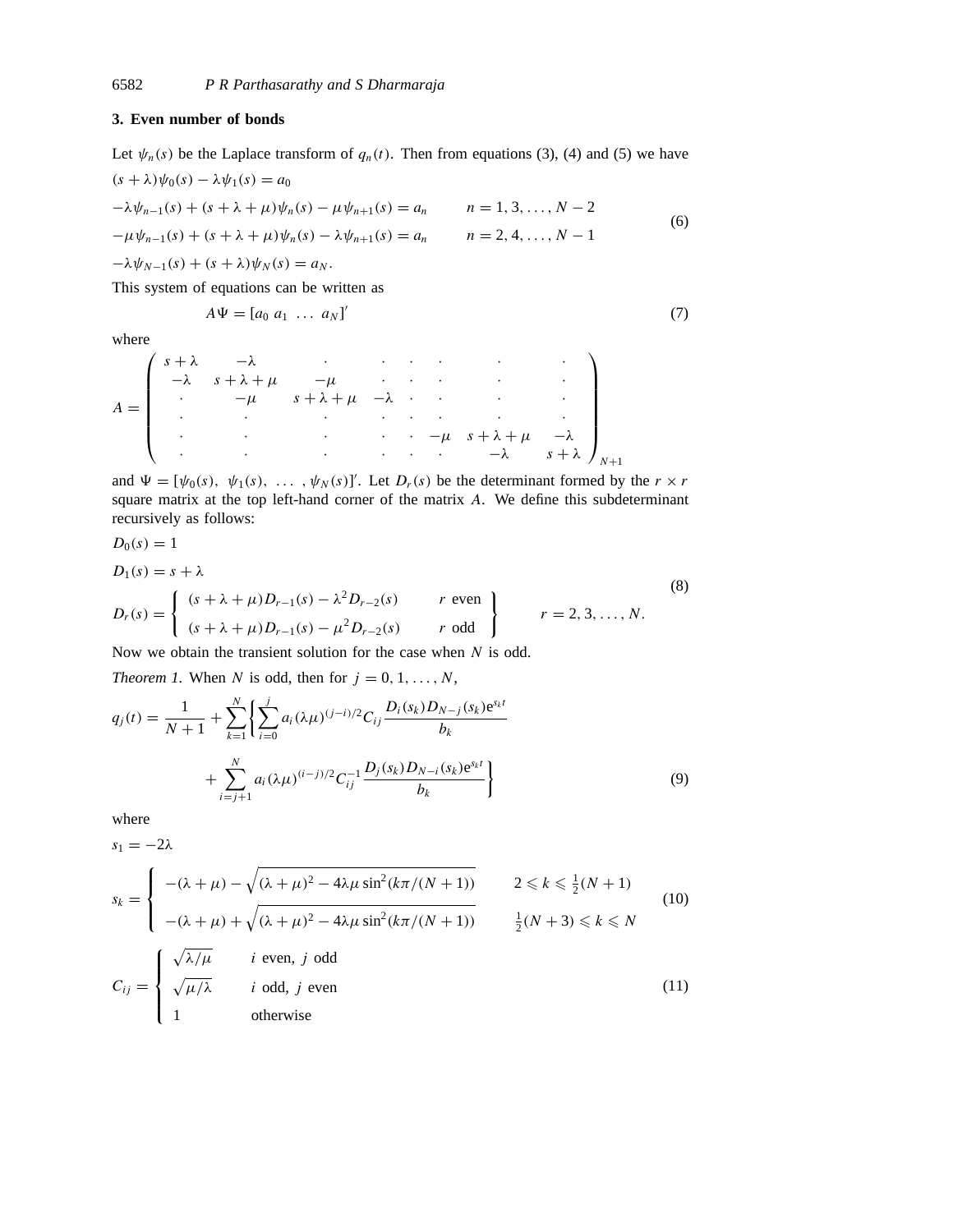and

$$
b_k = s_k \prod_{\substack{r=1\\r\neq k}}^N (s_k - s_r) \qquad 1 \leq k \leq N. \tag{12}
$$

*Proof.* To analyse  $\Psi$  in (7), roots of  $|A| = 0$  are to be computed. Certain interesting transformations and idendities of tridiagonal determinants (see the appendix) are used to achieve this. Using identity A1

$$
|A| = s \begin{vmatrix} s+2\lambda & -\lambda\mu & \cdot & \cdot & \cdot & \cdot & \cdot \\ -1 & s+2\mu & -\lambda\mu & \cdot & \cdot & \cdot & \cdot \\ \cdot & -1 & s+2\lambda & -\lambda\mu & \cdot & \cdot & \cdot & \cdot \\ \cdot & \cdot & \cdot & \cdot & \cdot & \cdot & \cdot & \cdot \\ \cdot & \cdot & \cdot & \cdot & \cdot & \cdot & \cdot & \cdot \\ \cdot & \cdot & \cdot & \cdot & \cdot & \cdot & \cdot & \cdot \\ \cdot & \cdot & \cdot & \cdot & \cdot & \cdot & \cdot & \cdot \\ \end{vmatrix}.
$$

By identity A4

$$
|A| = \frac{s}{\phi} \begin{vmatrix} \theta\phi - \lambda\mu & -\lambda\mu & \cdot & \cdot & \cdot & \cdot \\ -\lambda\mu & \theta\phi - 2\lambda\mu & -\lambda\mu & \cdot & \cdot & \cdot \\ \cdot & \cdot & -\lambda\mu & \theta\phi - 2\lambda\mu & \cdot & \cdot & \cdot \\ \cdot & \cdot & \cdot & \cdot & \cdot & \cdot & \cdot \\ \cdot & \cdot & \cdot & \cdot & \cdot & \cdot & \cdot \\ \cdot & \cdot & \cdot & \cdot & \cdot & \cdot & \cdot \\ \cdot & \cdot & \cdot & \cdot & \cdot & \cdot & \cdot \\ \end{vmatrix}_{(N+1)/2}
$$

where  $\theta = s + 2\lambda$  and  $\phi = s + 2\mu$ . Again applying identity A1

$$
|A| = s\theta \begin{vmatrix} \theta\phi - 2\lambda\mu & -\lambda\mu & \cdot & \cdot & \cdot \\ -\lambda\mu & \theta\phi - 2\lambda\mu & -\lambda\mu & \cdot & \cdot \\ \cdot & -\lambda\mu & \theta\phi - 2\lambda\mu & \cdot & \cdot \\ \cdot & \cdot & \cdot & \cdot & \cdot \\ \cdot & \cdot & \cdot & \cdot & \cdot \\ \cdot & \cdot & \cdot & \cdot & \cdot \\ \cdot & \cdot & \cdot & \cdot & \cdot \\ \end{vmatrix}_{(N-1)/2}
$$

Using identity A5

$$
|A| = s\theta \prod_{k=1}^{(N-1)/2} \left(\theta \phi - 2\lambda \mu - 2\lambda \mu \cos\left(\frac{2k\pi}{N+1}\right)\right).
$$

After considerable simplifications, we get

$$
|A| = s(s + 2\lambda) \prod_{k=1}^{(N-1)/2} \left( s^2 + 2s(\lambda + \mu) + 4\lambda\mu \sin^2\left(\frac{k\pi}{N+1}\right) \right)
$$
  
=  $s \prod_{k=1}^{N} (s - s_k)$  (13)

where the  $s_k$  are given by (10). The root  $s = 0$  gives the equilibrium solutions. Solving the linear system of equation (7), for  $j = 0, 1, \ldots, N$  we obtain

$$
\psi_j(s) = \frac{1}{|A|} \times \left\{ \sum_{i=0}^j a_i (\lambda \mu)^{(j-i)/2} C_{ij} D_i(s) D_{N-j}(s) + \sum_{i=j+1}^N a_i (\lambda \mu)^{(i-j)/2} C_{ij}^{-1} D_j(s) D_{N-i}(s) \right\}
$$
\n(14)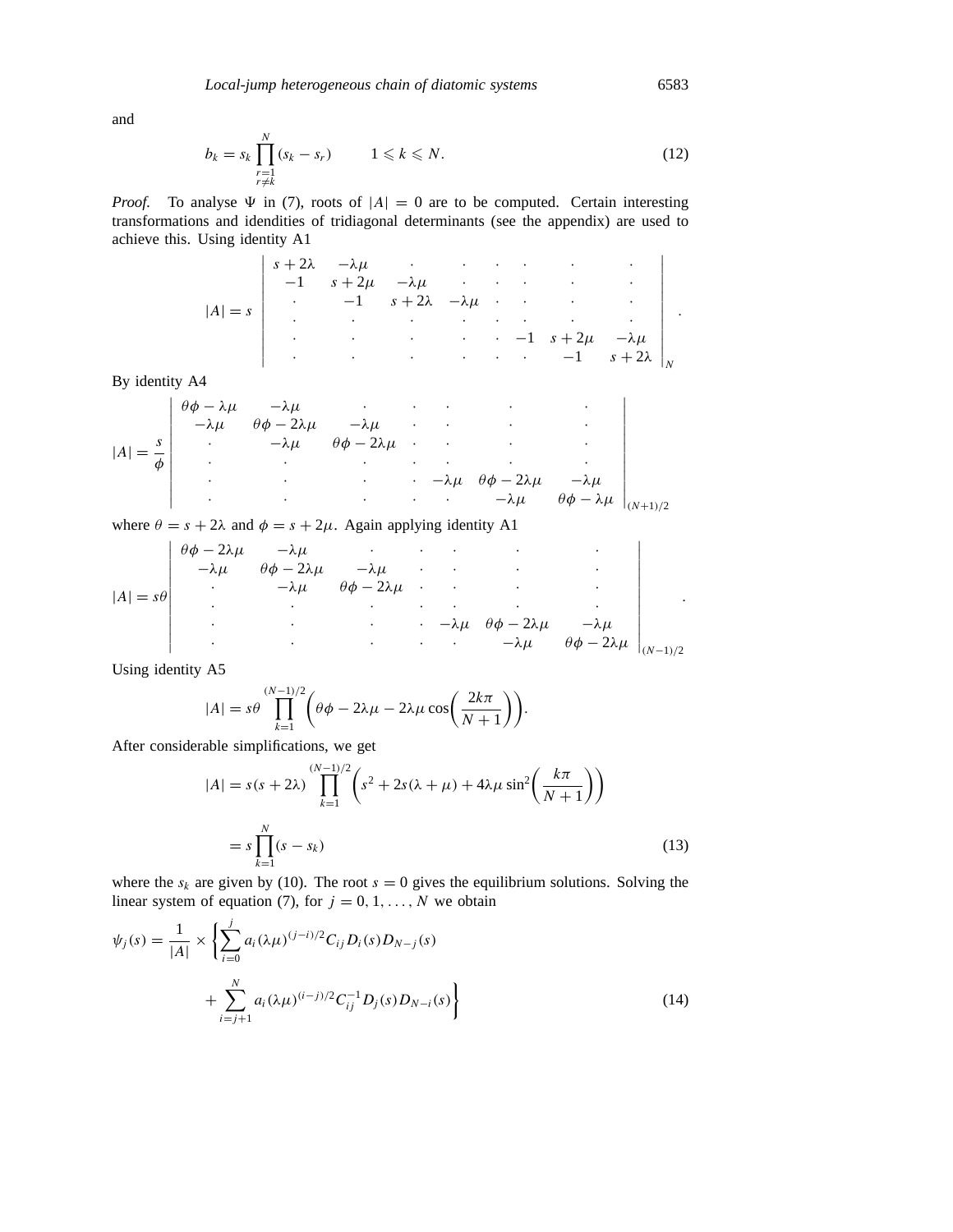where  $C_{ij}$  and  $D_n(s)$  are given by (11) and (8), respectively. Expanding (14) in partial fractions,

$$
\psi_j(s) = \frac{q_j}{s} + \sum_{k=1}^N \frac{A_{jk}}{(s - s_k)} \qquad j = 0, 1, ..., N \qquad (15)
$$

where the  $q_j$ ,  $j = 0, 1, \ldots, N$ , are the equilibrium solutions and the  $A_{jk}$  are constants yet to be determined. On inverting (15) we obtain

$$
q_j(t) = q_j + \sum_{k=1}^{N} A_{jk} e^{s_k t} \qquad j = 0, 1, ..., N.
$$
 (16)

In order to obtain  $q_i$  and  $A_{jk}$  we set  $s = 0$ ,  $s = s_k$  ( $1 \le k \le N$ ) and

$$
D_n(0) = \begin{cases} (\lambda \mu)^{n/2} & n \text{ even} \\ \lambda (\lambda \mu)^{(n-1)/2} & \text{otherwise} \end{cases} \qquad n = 1, 2, ..., N \qquad (17)
$$

in (14) and after considerable algebra, we get

$$
q_j = \frac{1}{N+1} \qquad 0 \leqslant j \leqslant N \tag{18}
$$

and

$$
A_{jk} = \frac{1}{b_k} \left\{ \sum_{i=0}^{j} a_i (\lambda \mu)^{(j-i)/2} C_{ij} \frac{D_i(s_k) D_{N-j}(s_k)}{b_k} + \sum_{i=j+1}^{N} a_i (\lambda \mu)^{(i-j)/2} C_{ij}^{-1} \frac{D_j(s_k) D_{N-i}(s_k)}{b_k} \right\}
$$
  

$$
j = 0, 1, ..., N
$$
 (19)

where the  $b_k$  are given by (12). Hence the theorem follows by substituting equations (18) and (19) in (16).  $\Box$ 

Next we obtain the transient solution for the case when there are odd number of bonds, i.e. for *N* even.

## **4. Odd number of bonds**

Taking the Laplace transform of equations (3), (4) and (5), we obtain

$$
(s + \lambda)\psi_0(s) - \lambda\psi_0(s) = a_0
$$
  
\n
$$
-\lambda\psi_{n-1}(s) + (s + \lambda + \mu)\psi_n(s) - \mu\psi_{n+1}(s) = a_n
$$
  
\n
$$
- \mu\psi_{n-1}(s) + (s + \lambda + \mu)\psi_n(s) - \lambda\psi_{n+1}(s) = a_n
$$
  
\n
$$
n = 2, 4, ..., N - 2
$$
  
\n
$$
- \mu\psi_{N-1}(s) + (s + \mu)\psi_N(s) = a_N.
$$
\n(20)

Observe the subtle change between the set of equations (20) and (6). Equations (20) can be written as

$$
B\Psi = [a_0 \ a_1 \dots a_N]'
$$
 (21)

where

$$
B = \begin{pmatrix} s+\lambda & -\lambda & \cdot & \cdot & \cdot & \cdot & \cdot & \cdot \\ -\lambda & s+\lambda+\mu & -\mu & \cdot & \cdot & \cdot & \cdot & \cdot \\ \cdot & -\mu & s+\lambda+\mu & -\lambda & \cdot & \cdot & \cdot & \cdot \\ \cdot & \cdot & \cdot & \cdot & \cdot & \cdot & \cdot & \cdot \\ \cdot & \cdot & \cdot & \cdot & \cdot & \cdot & \cdot & \cdot \\ \cdot & \cdot & \cdot & \cdot & \cdot & \cdot & \cdot & \cdot \\ \end{pmatrix}_{N+1}.
$$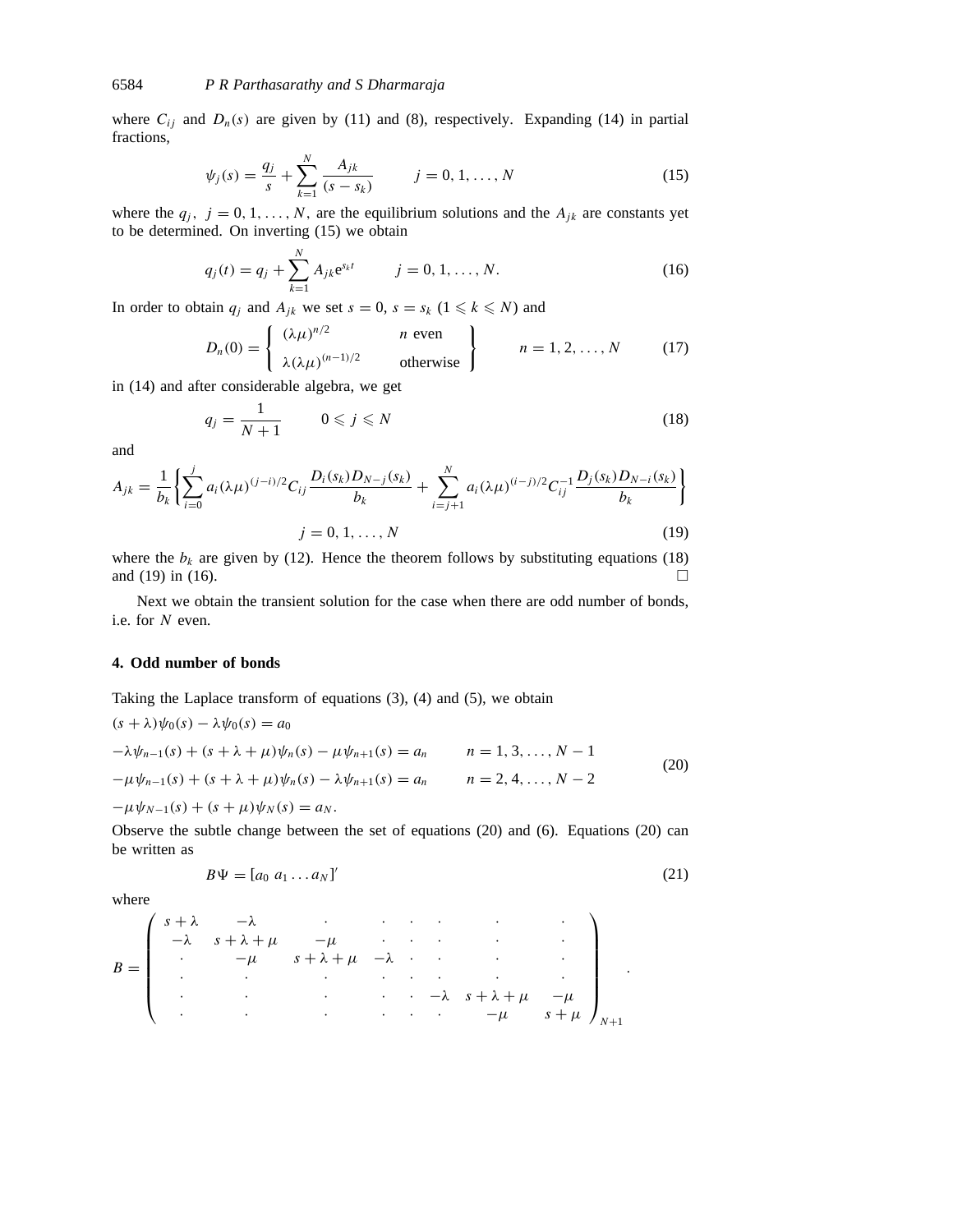Let  $\Delta_r(s)$  be the determinant formed by the  $r \times r$  square matrix at the bottom right-hand corner of the matrix *B*. We define this subdeterminant recursively as follows:

$$
\Delta_0(s) = 1
$$
\n
$$
\Delta_1(s) = s + \mu
$$
\n
$$
\Delta_r(s) = \begin{cases}\n(s + \lambda + \mu)\Delta_{r-1}(s) - \mu^2 \Delta_{r-2}(s) & r \text{ even} \\
(s + \lambda + \mu)\Delta_{r-1}(s) - \lambda^2 \Delta_{r-2}(s) & r \text{ odd}\n\end{cases}
$$
\n
$$
r = 2, 3, ..., N.
$$
\n(22)

Now we find the transient solution for the case when *N* is even.

*Theorem 2.* When *N* is even, the transient solution for  $j = 0, 1, \ldots, N$  are given by

$$
q_j(t) = \frac{1}{N+1} + \sum_{k=1}^{N} \left\{ \sum_{i=0}^{j} a_i C_{ij} \frac{D_i(x_k) \Delta_{N-j}(x_k) e^{x_k t}}{V_k} + \sum_{i=j+1}^{N} a_i C_{ij}^{-1} \frac{D_j(x_k) \Delta_{N-i}(x_k) e^{x_k t}}{V_k} \right\}
$$
(23)

where

$$
x_k = \begin{cases} -(\lambda + \mu) - \sqrt{(\lambda + \mu)^2 - 4\lambda\mu \sin^2(k\pi/(N+1))} & 1 \leq k \leq \frac{1}{2}N \\ -(\lambda + \mu) + \sqrt{(\lambda + \mu)^2 - 4\lambda\mu \sin^2(k\pi/(N+1))} & \frac{1}{2}N < k \leq N \end{cases} \tag{24}
$$

and

$$
V_k = x_k \prod_{\substack{r=1 \ r \neq k}}^N (x_k - x_r) \qquad 1 \leq k \leq N. \tag{25}
$$

*Proof.* To analyse  $\Psi$  in (21), roots of  $|B| = 0$  are to be computed. Using identities A1, A2, A3 and A5, we obtain

$$
|B| = s \prod_{k=1}^{N/2} \left( s^2 + 2s(\lambda + \mu) + 4\lambda\mu \sin^2\left(\frac{k\pi}{N+1}\right) \right)
$$
  
=  $s \prod_{k=1}^{N} (s - x_k)$  (26)

where the  $x_k$  are given by (24). Now, solving the linear system of equation (21), for  $j = 0, 1, \ldots, N$  we obtain

$$
\psi_j(s) = \frac{1}{|B|} \times \left\{ \sum_{i=0}^j a_i (\lambda \mu)^{(j-i)/2} C_{ij} D_i(s) \Delta_{N-j}(s) + \sum_{i=j+1}^N a_i (\lambda \mu)^{(i-j)/2} C_{ij}^{-1} D_j(s) \Delta_{N-i}(s) \right\}
$$
\n(27)

where  $C_{ij}$  and  $D_n(s)$  are given by equations (11) and (8), respectively. Hence the theorem follows, by using

$$
\Delta_n(0) = \begin{cases}\n(\lambda \mu)^{n/2} & n \text{ even} \\
\mu (\lambda \mu)^{(n-1)/2} & \text{otherwise}\n\end{cases}
$$
\n $n = 1, 2, ..., N$ 

and the arguments used in theorem 1.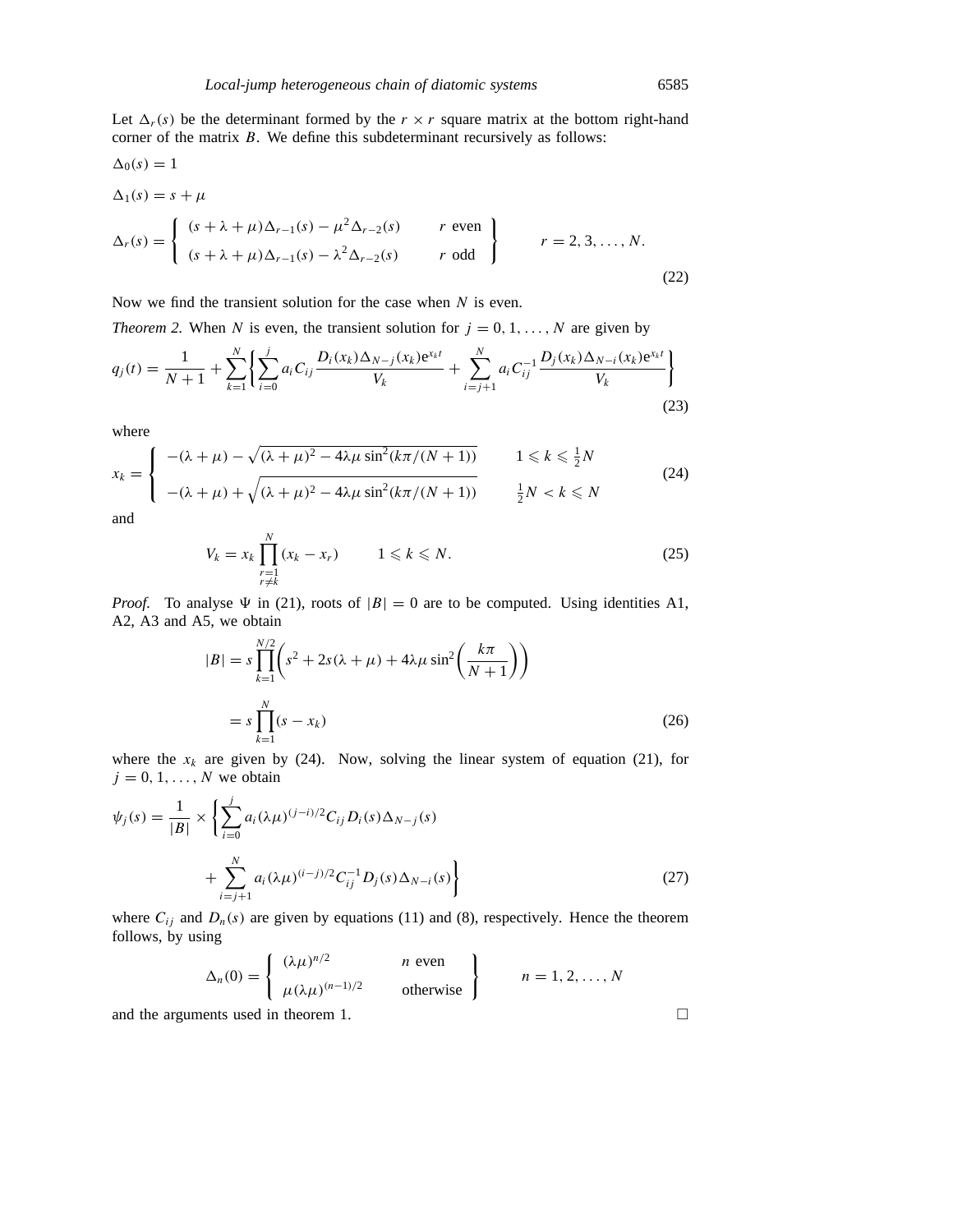*Remark.* The transient solution of average length of bonds are symmetric when  $\lambda = \mu$ ,  $q_n(t) = q_{N-n}(t)$  for all *n* and corresponding change in initial bond length of the chain.

## **5. Conclusion**

Time-dependent analysis of master equations plays a vital role in several physical problems. The exact transient solution for the conformational change in a freely jointed chain with different jump rates between alternating kinds of beads is outlined, for the first time. The above solution involves roots, namely the  $s_k$  and  $x_k$ , which are found analytically in closed form irrespective of the order of the matrices involved. This is in contrast to numerical methods, where computational difficulties are encountered in calculating some values of the parameters, because the diagonal elements of the underlying matrix become large, making the roots large and thus causing overflow while running the program. We observe that there is a significant change in the transient solution when *N* is odd or even. Also we observe that the steady-state measures are independent of jump rates and the position of the bond vectors.

#### **Acknowledgments**

The authors thank the referees for suggestions which led to considerable improvement in the presentation of the paper, Professor B W Conolly of the University of London for useful suggestions and the National Board for Higher Mathematics, India, for financial assistance during the preparation of this paper.

## **Appendix**

Here we give some identities of tridiagonal determinants [19] which are useful in finding the time-dependent solution of the model under consideration.

*Identity A1.*

 $\overline{\phantom{a}}$  $\overline{\phantom{a}}$  $\overline{\phantom{a}}$  $\overline{\phantom{a}}$  $\overline{\phantom{a}}$  $\overline{\phantom{a}}$  $\overline{\phantom{a}}$  $\overline{\phantom{a}}$  $\overline{\phantom{a}}$  $\overline{\phantom{a}}$  $\overline{\phantom{a}}$  $\overline{a}$ *A* + *a*<sup>0</sup> *a*<sup>0</sup> · ·· · · · *b*<sup>1</sup> *A* + *a*<sup>1</sup> + *b*<sup>1</sup> *a*<sup>1</sup> ·· · · · · *b*<sup>2</sup> *A* + *a*<sup>2</sup> + *b*<sup>2</sup> *a*<sup>2</sup> ·· · · · · · ·· · · · • **·**  $b_{n-1}$   $A + a_{n-1} + b_{n-1}$   $a_{n-1}$  $\cdot$  **bn**  $A + b_n$ |<br>|<br>|<br>|<br>|<br>|<br>|<br>|  $= A \times$   $g_0$   $b_1$  · · · · · · · *a*<sup>1</sup> *g*<sup>1</sup> *b*<sup>2</sup> ·· · · ·  $\cdot$   $a_2$   $g_2$   $b_3$  · · · · · · · · ·· · · · • • • • *a***<sub>n−2</sub>**  $g_{n-2}$   $b_{n-1}$ · · · ·· · *an*<sup>−</sup><sup>1</sup> *gn*<sup>−</sup><sup>1</sup> *n*

where  $g_j = A + a_j + b_{j+1}, j = 0, 1, \ldots, n - 1.$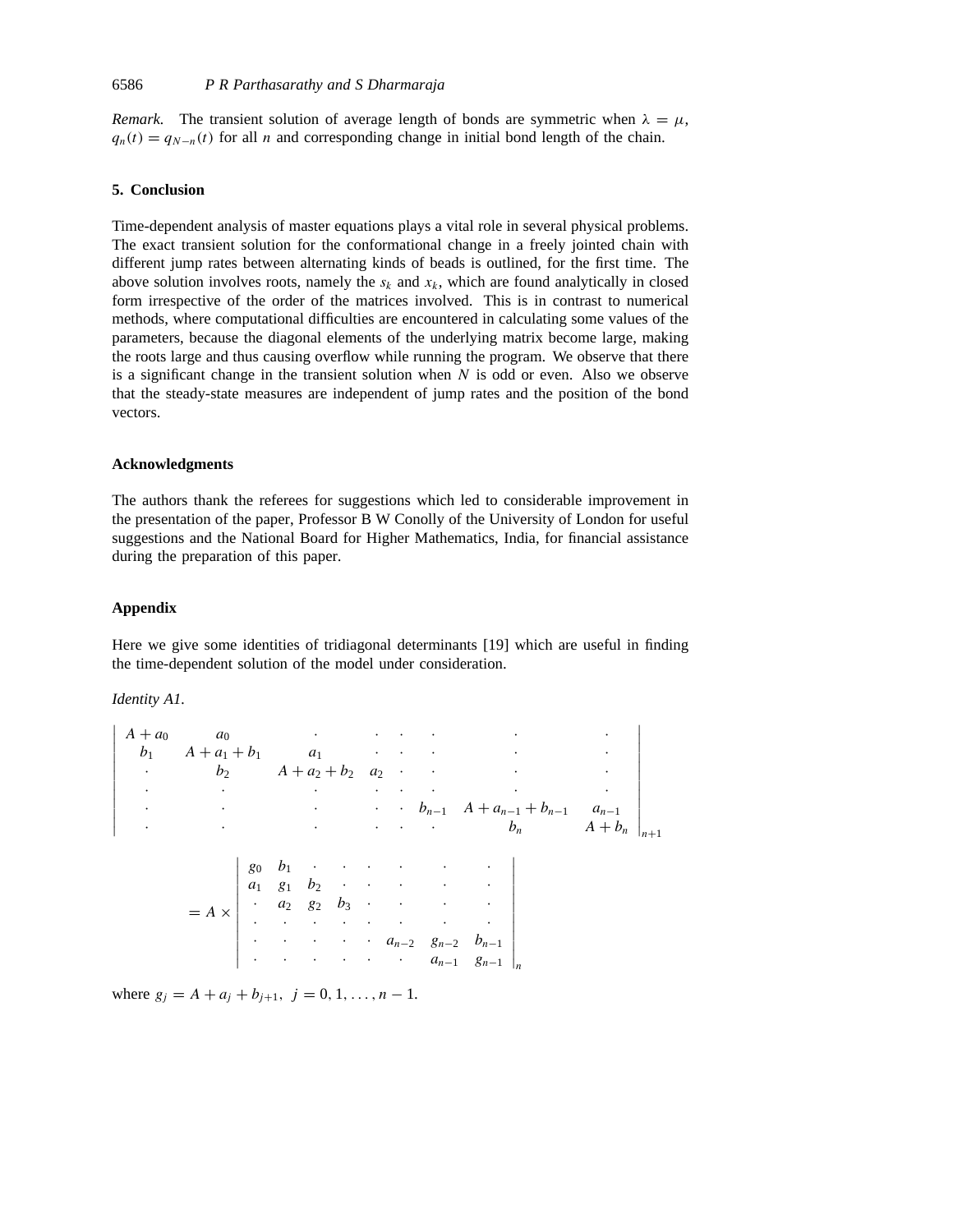*Identity A2.*

$$
\begin{vmatrix}\n\theta_1 & d_1 & \cdots & \cdots & \cdots \\
-1 & \phi & d_2 & \cdots & \cdots & \cdots \\
\vdots & \vdots & \vdots & \ddots & \vdots & \vdots \\
\vdots & \vdots & \vdots & \ddots & \vdots & \vdots \\
\vdots & \vdots & \vdots & \vdots & \vdots \\
\theta_2 & \gamma_2 & d_3 & \cdots & \cdots \\
\vdots & \vdots & \vdots & \vdots & \vdots & \vdots \\
\vdots & \vdots & \vdots & \vdots & \vdots & \vdots \\
\vdots & \vdots & \vdots & \vdots & \vdots & \vdots \\
\vdots & \vdots & \vdots & \vdots & \vdots & \vdots \\
\vdots & \vdots & \vdots & \vdots & \vdots & \vdots \\
\vdots & \vdots & \vdots & \vdots & \vdots & \vdots \\
\vdots & \vdots & \vdots & \vdots & \vdots & \vdots \\
\vdots & \vdots & \vdots & \vdots & \vdots & \vdots \\
\vdots & \vdots & \vdots & \vdots & \vdots & \vdots \\
\vdots & \vdots & \vdots & \vdots & \vdots & \vdots \\
\vdots & \vdots & \vdots & \vdots & \vdots \\
\vdots & \vdots & \vdots & \vdots & \vdots \\
\vdots & \vdots & \vdots & \vdots & \vdots \\
\vdots & \vdots & \vdots & \vdots & \vdots \\
\vdots & \vdots & \vdots & \vdots & \vdots \\
\vdots & \vdots & \vdots & \vdots & \vdots \\
\vdots & \vdots & \vdots & \vdots & \vdots \\
\vdots & \vdots & \vdots & \vdots & \vdots \\
\vdots & \vdots & \vdots & \vdots & \vdots \\
\vdots & \vdots & \vdots & \vdots & \vdots \\
\vdots & \vdots & \vdots & \vdots & \vdots \\
\vdots & \vdots & \vdots & \vdots & \vdots \\
\vdots & \vdots & \vdots & \vdots & \vdots \\
\vdots & \vdots & \vdots & \vdots & \vdots \\
\vdots & \vdots & \vdots & \vdots & \vdots \\
\vdots & \vdots & \vdots & \vdots & \vdots \\
\vdots & \vdots & \vdots & \vdots & \vdots \\
\vdots & \vdots & \vdots & \vdots & \vdots \\
\vdots & \vdots & \vdots & \vdots & \vdots \\
$$

where  $\gamma_j = d_{2j-2} + \theta_j \phi + d_{2j-1}, \ j = 1, 2, \dots, m$  with  $d_0 = 0$ .

*Identity A3.*

 

```
y_0 a_1 · · · · · · · · · ·
a2 y1 a3 ·· · · ·
\cdot a_4 y_2 a_5 · · · · ·
· · · ·· · · ·
• · · · a<sub>n−4</sub> y_{(n-4)/2} a<sub>n−3</sub>
· · · ·· · an−2 y(n−2)/2
                                    


n/2
       =
          

           x \quad a_1 · · · · · · ·
           -1 x a_2 · · · · ·
            \cdot -1 x a_3 ········
            · · · ·· · · ·
            · · · · · · · -1 x a_{n-1}· · · ·· · −1 x
                                          


n
```
where  $y_j = x^2 + a_{2j} + a_{2j+1}, \ j = 0, 1, \ldots, (n-2)/2$  with  $a_0 = 0$ .

*Identity A4.*

$$
\begin{vmatrix}\n\theta_1 & d_1 & \cdots & \cdots & \cdots & \cdots \\
-1 & \phi & d_2 & \cdots & \cdots & \cdots \\
\vdots & \vdots & \vdots & \ddots & \vdots & \vdots \\
\vdots & \vdots & \vdots & \ddots & \vdots & \vdots \\
\vdots & \vdots & \vdots & \ddots & \vdots & \vdots \\
\theta_n & d_2 & \gamma_2 & d_3 & \cdots & \cdots & \cdots \\
\vdots & d_2 & \gamma_2 & d_3 & \cdots & \cdots & \cdots \\
\vdots & \vdots & \vdots & \vdots & \ddots & \vdots & \vdots \\
\vdots & \vdots & \vdots & \vdots & \vdots & \ddots & \vdots \\
\vdots & \vdots & \vdots & \vdots & \vdots & \vdots \\
\vdots & \vdots & \vdots & \vdots & \vdots & \vdots \\
\vdots & \vdots & \vdots & \vdots & \vdots & \vdots \\
\theta_{2m-4} & \gamma_{m-1} & d_{2m-3} & \gamma_m\n\end{vmatrix}_{m}
$$

where  $\gamma_i = d_{2i-2} + \theta_i \phi + d_{2i-1}, i = 1, 2, ..., m$  with  $d_0 = 0$  and  $d_{2m-1} = 0$ .